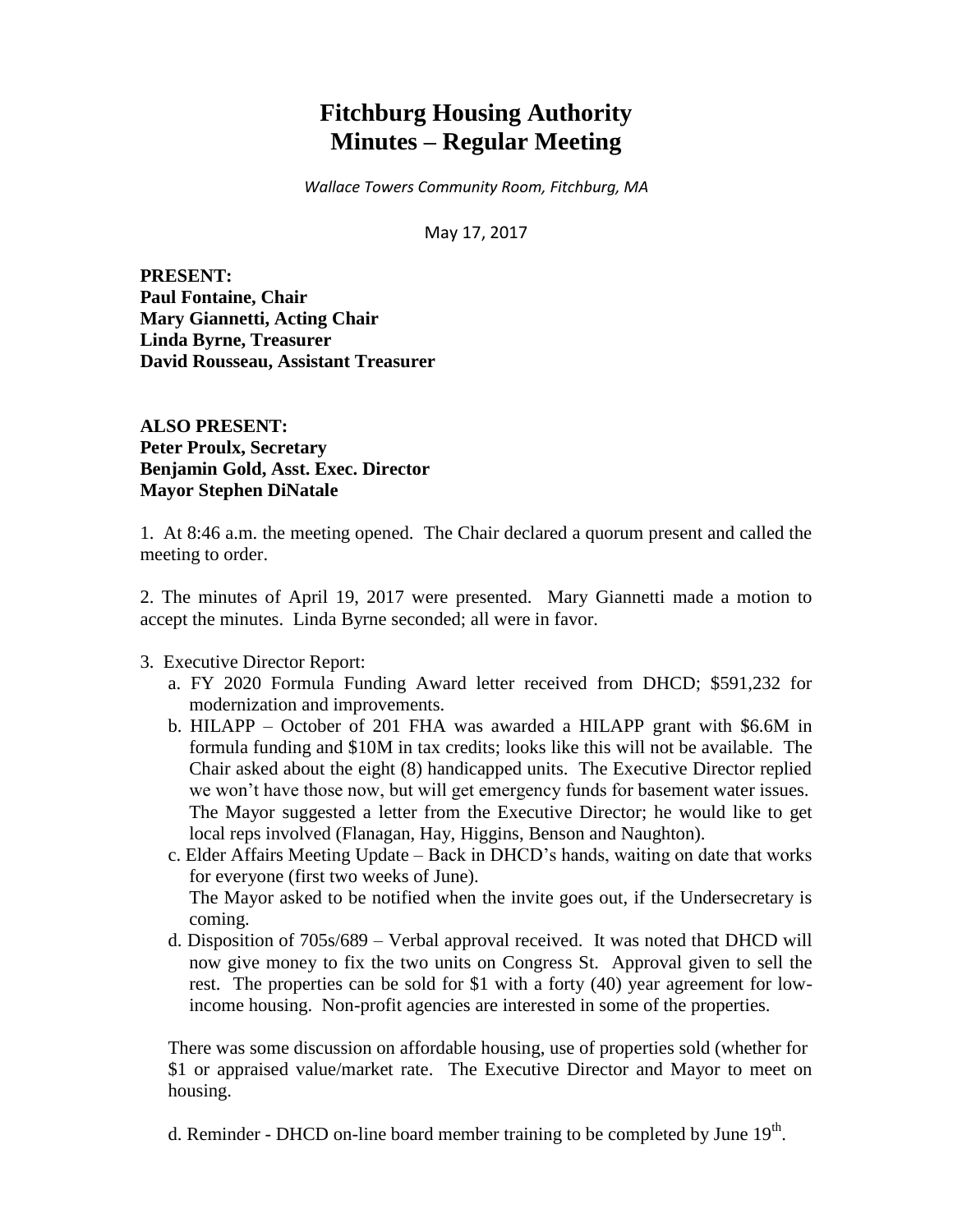- 4. Financial Report:
	- a. Page  $F3$  Reserves at 5.13%; goal is up to 20%.
	- b. Page F4 Doing very well. Revenue up this month \$50,000; more units leased this year than last. Revenues at \$147,000 through April 2017.
	- c. Maintenance over budget; we are pushing to get all vacant units back on-line.
	- d. We are about \$3500 over budget.
	- e. Copy of Payment Detail Report included in back of report.

Motion made by Linda Byrne to accept the April 2017 financial report presented. Mary Giannetti seconded; all in favor.

- 5. Modernization Report:
	- a. Wallace Towers Security Camera Project back in design phase but for Durkin only.
	- b. Durkin Community Room Stutman Construction, completion in June.
	- c. Daniel Heights Siding, Decks and Railing–Project completed; close-out documents later in Resolutions.
	- d. Green Acres Vacant Units out to bid.
	- e. Wallace Towers Envelope Repairs On-going; 50% complete.
- 6. State-Aided Housing Report:
	- a. 92 new standard applications; 25 elderly/young-disabled, 67 family.
	- b. Overall occupancy 96.72% through April.

There was some discussion on reasons elderly won't come to housing in Fitchburg. Some known reasons are age requirement, parking, under age 60, etc.

- c. Nine new lease-ups in April.
- d. Nine vacancies in April.
- e. 98.22% occupancy through March; 96.72% occupancy through April.
- f. Reached out to 38 applicants; various reasons given for not following through with housing.
- 7. Section 8 Housing Choice Voucher Report:
	- a. Going good; 97% leased up on units. HUD increasing HAP amount.
	- b. Waiting on 2018 budget.
- 8. Old Business None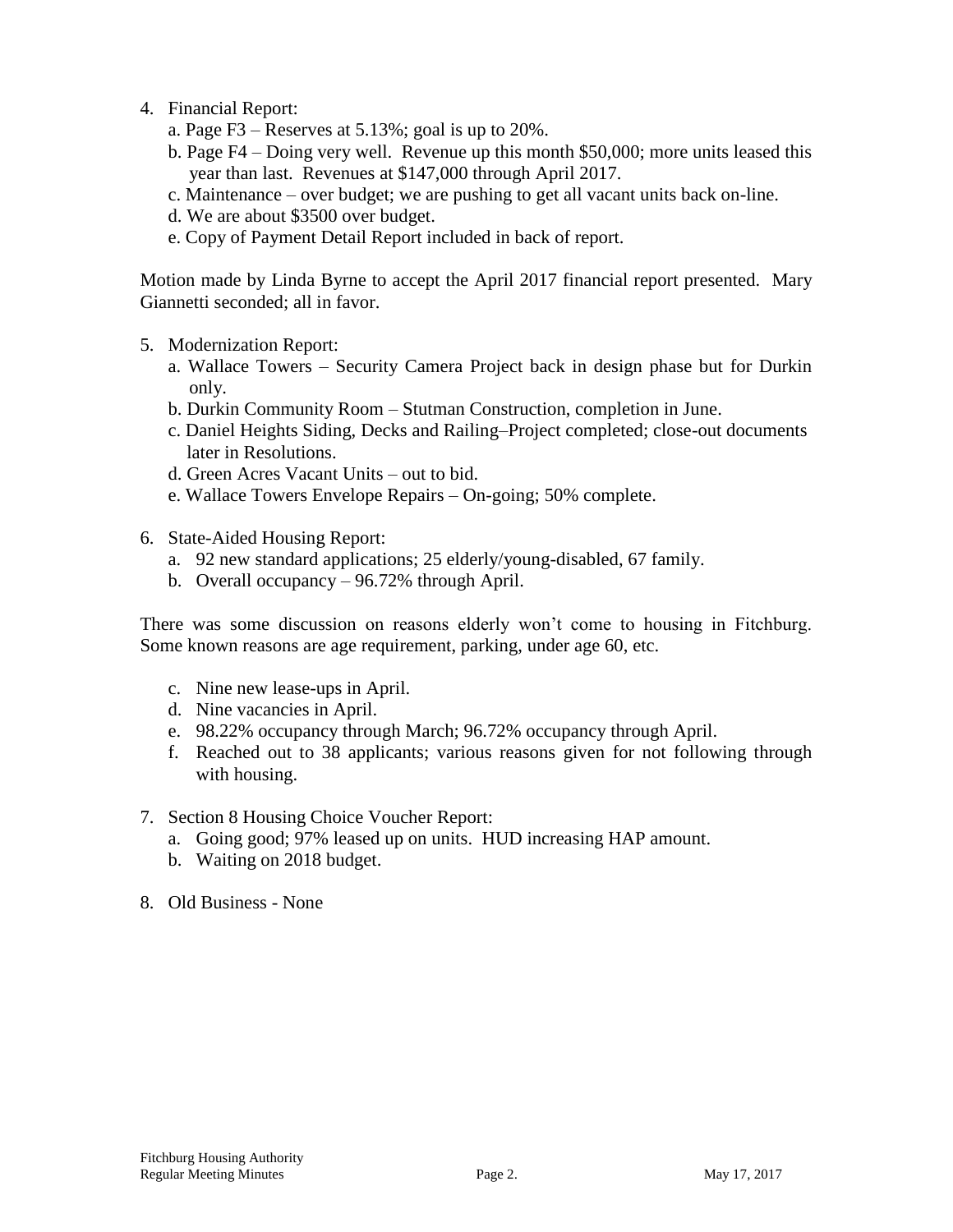9. New Business: The following resolutions were presented:

The following resolution is for A Better Life (ABL) – a five (5) year program to help with job training, job placement, etc. A draft application was handed out to the board.

# RESOLUTION AUTHORIZING THE SUBMISSION OF AN APPLICATION FOR "A BETTER LIFE" (ABL) PLANNING GRANT FUNDING

## RESOLUTION 2017-05-01

- WHEREAS: DHCD has announced funding availability for A Better Life (ABL) Planning Grants to be awarded to no more than five (5) local housing authorities , and
- WHEREAS: The deadline for submitting an application is 5:30 p.m. on May 31, 2017 and
- WHEREAS: The Fitchburg Housing Authority would like to submit an application for the A Better Life (ABL) planning grant funds.

#### NOW THEREFORE BE IT RESOLVED,

That the Fitchburg Housing Authority authorizes the Executive Director to submit an application for the A Better Life (ABL) planning grant funds.

- RESOLVED, Motion made by Linda Byrne to authorize the Executive Director to submit an application for the ABL planning grant funds.
- SECONDED, Mary Giannetti seconded the motion, and the motion was passed by a unanimous vote.

For the following resolution, the Executive Director explained the system to the board and believes Durkin will benefit from this system.

# RESOLUTION AUTHORIZING THE CONTRACT AWARD FOR FST BIOMETRIC ACCESS CONTROL SYSTEM AT C.J. DURKIN (667-5)

## RESOLUTION 2017-05-02

WHEREAS: The Fitchburg Housing Authority would like to increase the level of security at its C.J. Durkin (667-5) facility, and WHEREAS: The use of a FST biometric access control system at C.J. Durkin (667-5) is advised.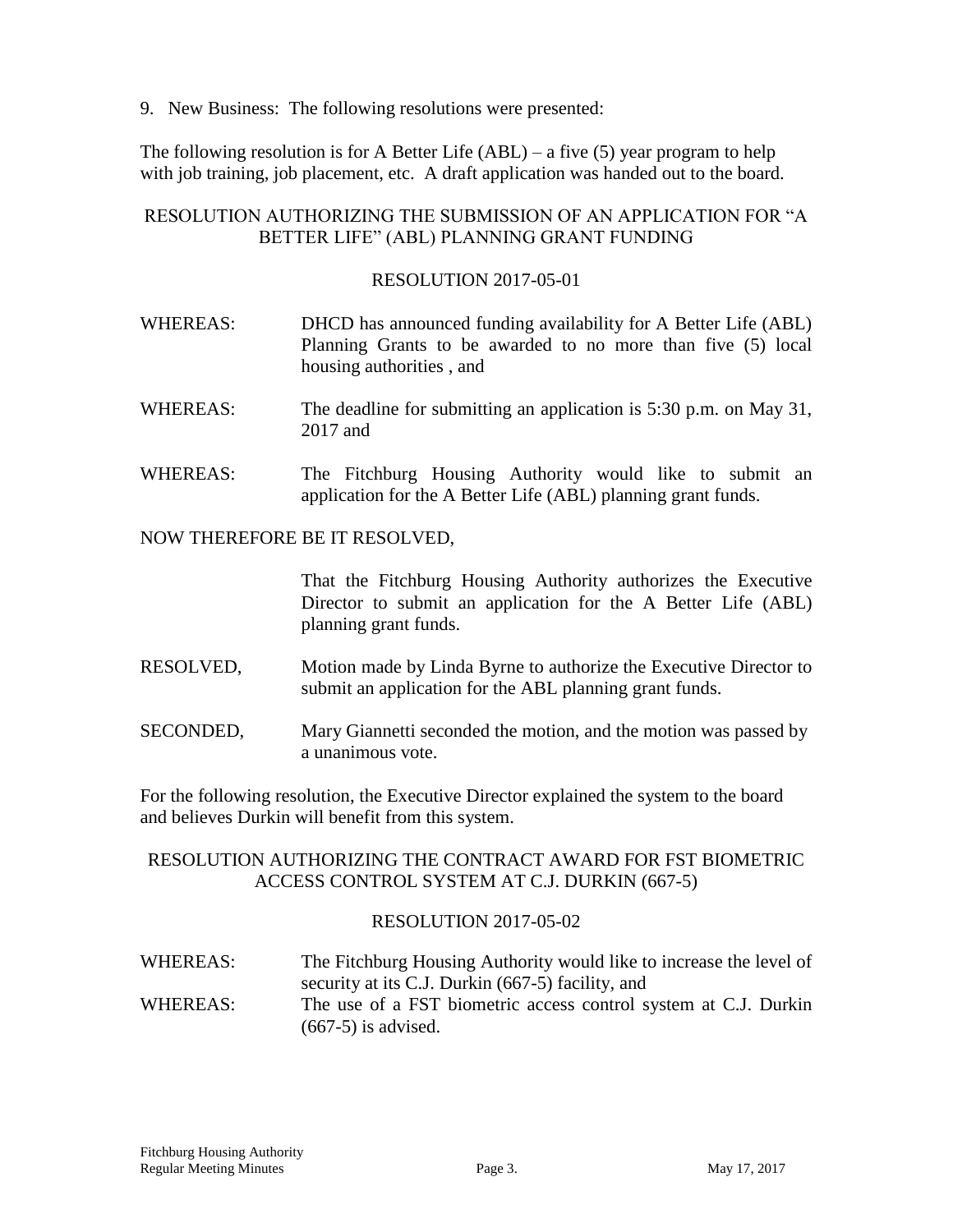## NOW THEREFORE BE IT RESOLVED,

That the Fitchburg Housing Authority authorizes the Executive Director to award a contract to procure and install a FST biometric access control system at C.J. Durkin (667-5) using GSA contract # GS-07F-0029M to Security Hunter, Inc. in the amount of \$12,164.59.

## FURTHER RESOLVED,

This vote shall further authorize the Executive Director to enter into the contract with Security Hunter, Inc. to procure and install a FST biometric access control system at C.J. Durkin (667-5).

RESOLVED, Motion made by Linda Byrne to authorize the Executive Director to enter into the contract with Security Hunter, Inc. to procure and install a FST biometric control system at C.J. Durkin (667-5). SECONDED, David Rousseau seconded the motion and the motion was passed by

a unanimous vote.

## RESOLUTION AUTHORIZING SIGNING OF THE CERTIFICATE OF SUBSTANTIAL COMPLETION FOR THE DANIELS HEIGHTS (667-2) SIDING, DECKS AND RAIL REPLACEMENT

## DHCD PROJECT NUMBER 097080

## Resolution 2017-05-03

- Whereas: The Architect (Nault Architects, Inc.) has inspected the siding, decks and rail replacement at Daniels Heights (667-2) and,
- Whereas: The Architect has recommended that the siding, decks and rail replacement project at Daniels Heights (667-2) has reached the point of Substantial Completion and, contingent upon DHCD's approval,

## NOW THEREFORE BE IT RESOLVED,

That the Fitchburg Housing Authority authorizes the Chair or his designee to sign the necessary documents in connection with the Certificate of Substantial Completion for the siding, decks and rail replacement project at Daniels Heights (667-2).

- RESOLVED, Motion made by Mary Giannetti to accept the Certificate of Substantial Completion for the siding, decks and rail replacement project at Daniels Heights (667-2).
- SECONDED, Linda Byrne seconded the motion, and the motion was passed by a unanimous vote.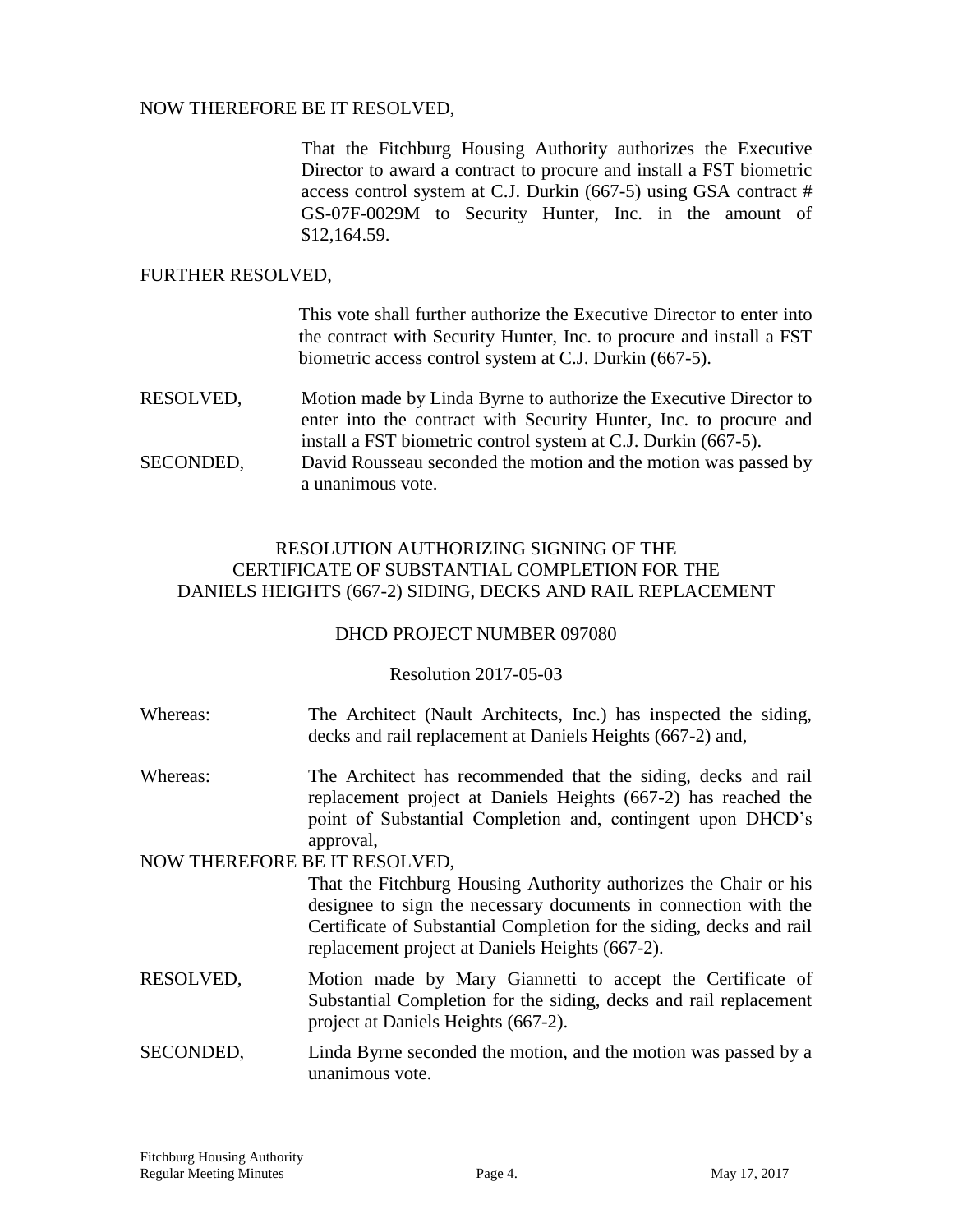## RESOLUTION AUTHORIZING SIGNING OF THE CERTIFICATE OF FINAL COMPLETION AND PAYMENT NUMBER 8 FOR THE DANIELS HEIGHTS (667-2) SIDING, DECKS AND RAIL REPLACEMENT

#### DHCD PROJECT NUMBER 097080

#### Resolution 2017-05-04

- Whereas: The Architect (Nault Architects, Inc.) has inspected the siding, decks and rail replacement at Daniels Heights (667-2) and,
- Whereas: The Architect has recommended that the siding, decks and rail replacement project at Daniels Heights (667-2) has reached the point of Final Completion and, contingent upon DHCD's approval,

#### NOW THEREFORE BE IT RESOLVED,

- That the Fitchburg Housing Authority authorizes the Chair or his designee to sign the necessary documents in connection with the Certificate of Final Completion and Payment Number 8 , in the amount of \$27,662.20, for the siding, decks and rail replacement project at Daniels Heights (667-2).
- RESOLVED, Motion made by David Rousseau to accept the Certificate of Final Completion and Payment Number 8, in the amount of \$27,662.20, for the siding, decks and rail replacement project at Daniels Heights (667-2).
- SECONDED, Linda Byrne seconded the motion, and the motion was passed by a unanimous vote.

## RESOLUTION AUTHORIZING THE ACCEPTANCE OF THE LOWEST BID PROPOSAL FOR THE WALLACE TOWERS (667-3) CEILING ASBESTOS ABATEMENT – PHASE 3 CONTRACT AWARD

## WORK PLAN 5001, PROJECT #097093

#### RESOLUTION 2017-05-05

- WHEREAS: The Fitchburg Housing Authority requested bid proposals for the Ceiling Asbestos Abatement – Phase 3 at the Wallace Towers (667- 3) Development, and
- WHEREAS: The Fitchburg Housing Authority received five (5) bid proposals; bid proposals were due on Thursday, April 27, 2017 (see attached sheet), and
- WHEREAS: The architect, ATC Group Services LLC, has checked references for the lowest bidder and received favorable feedback, and contingent on DHCD's approval.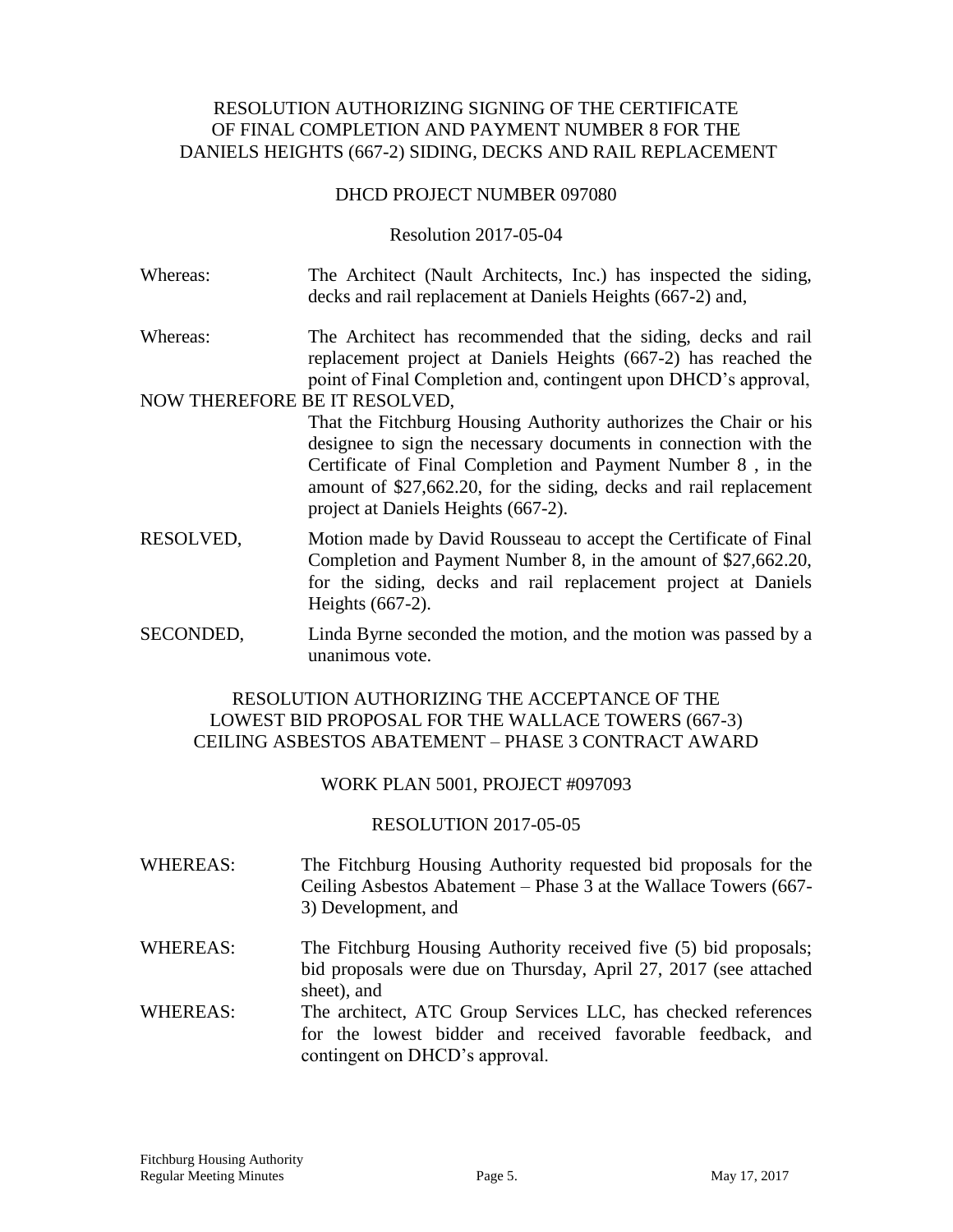## NOW THEREFORE BE IT RESOLVED,

That the Fitchburg Housing Authority authorizes the Chair, or his designee, to accept the lowest eligible and responsible bidder, Encore Contracting Services, Inc., 375 Common Street, Lawrence, MA 01840 for the base bid amount of \$69,219.00 and Alternate No. 1 bid amount of \$11,855.00 for a total contract award of \$81,074.00 and to sign any and all documents in conjunction with the contract.

- RESOLVED, Motion made by Linda Byrne to accept the lowest eligible and responsible bidder, Encore Contracting Services, Inc., for the base bid amount of \$69,219.00 and Alternate No. 1 bid amount of \$11,855.00 for a total contract award of \$81,074.00 and sign any and all documents in conjunction with the contract.
- SECONDED, David Rousseau seconded the motion and the motion was passed by a unanimous vote.

## RESOLUTION AUTHORIZING THE ACCEPTANCE OF THE LOWEST BID PROPOSAL FOR THE SHERIDAN ST. 705-1A AND MAYLAND ST. 705-1B SELECTIVE INTERIOR AND EXTERIOR RENOVATIONS

#### DHCD PROJECT #097068

#### RESOLUTION 2017-05-06

- WHEREAS: The Fitchburg Housing Authority has advertised for bids for the Sheridan St. 705-1A and Mayland St. 705-1B selective interior and exterior renovations, and
- WHEREAS: The bids were due by 2:00 p.m. on Thursday, May 11, 2017 and three (3) firms responded to our solicitation *(see attached sheet),*

and contingent on DHCD's approval.

#### NOW THEREFORE BE IT RESOLVED,

That the Fitchburg Housing Authority Board of Commissioners approve the lowest eligible and responsible bid and authorize the Chair, or his designee, to sign said contract and/or any other documents in conjunction with the contract.

- RESOLVED, Motion made by David Rousseau to accept the lowest eligible and responsible bidder and authorize the Chair, or his designee, to sign any and all documents in conjunction with the contract.
- SECONDED, Linda Byrne seconded the motion and the motion was passed by a unanimous vote.